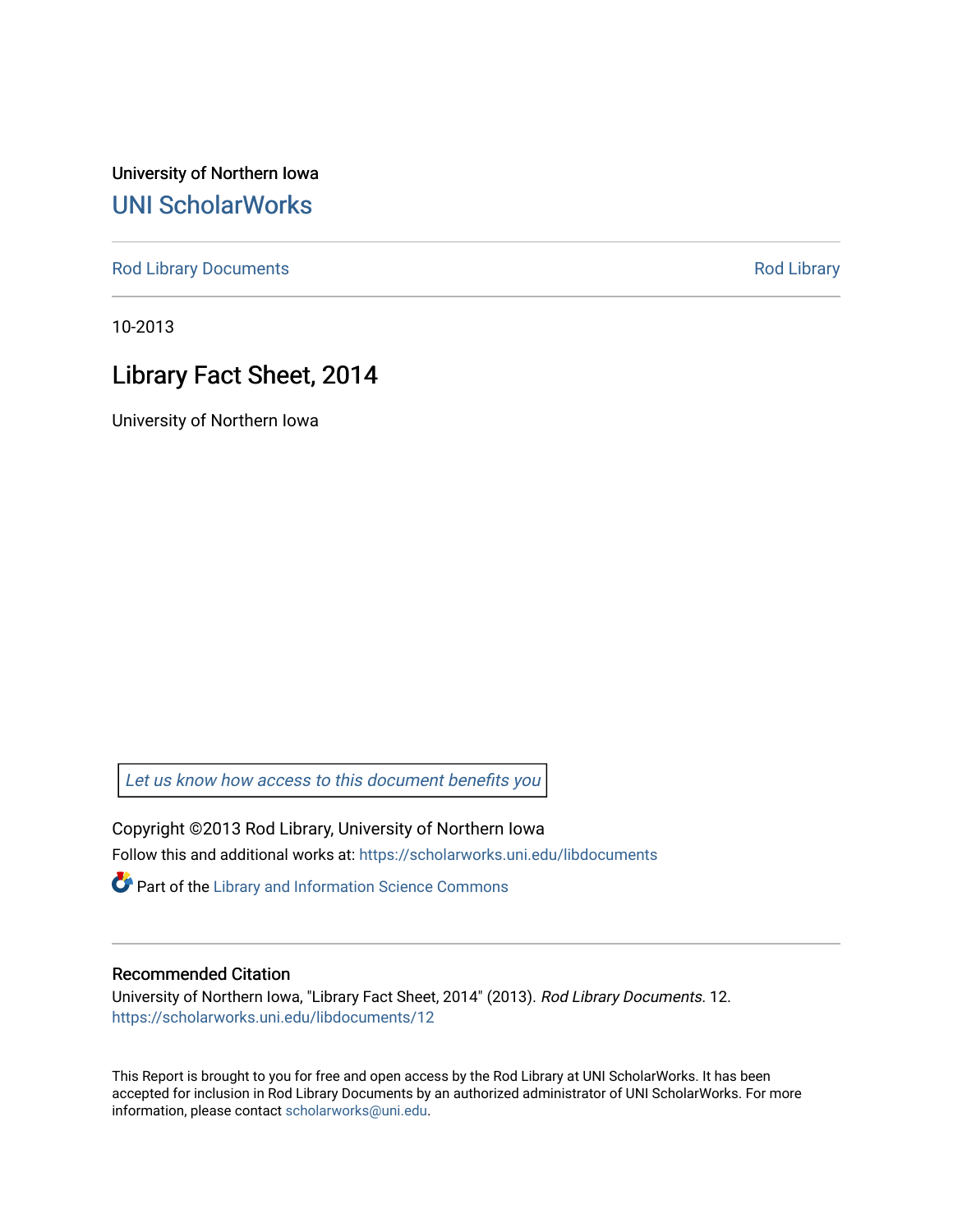## **ROD LIBRARY** UNIVERSITY OF NORTHERN IOWA **CEDAR FALLS, IOWA 50613-3675 LIBRARY FACT SHEET**

#### LIBRARY HOLDINGS (as of July 1, 2013)

| 960,698  |
|----------|
| .202,254 |
| .301,405 |
|          |
|          |
|          |
|          |
|          |
|          |
|          |
|          |
|          |
|          |
|          |
|          |
|          |

### **LIBRARY STAFF (2013-2014)**

| (equivalent to about 16 full-time positions) |
|----------------------------------------------|

#### LIBRARY HOURS / FALL AND SPRING SEMESTERS 2013-2014

Library closes or operates reduced hours during vacations and interims. Summer session schedule is somewhat reduced. Some special units are open fewer hours than the main facility, while others are open during all listed hours, but are not always staffed.